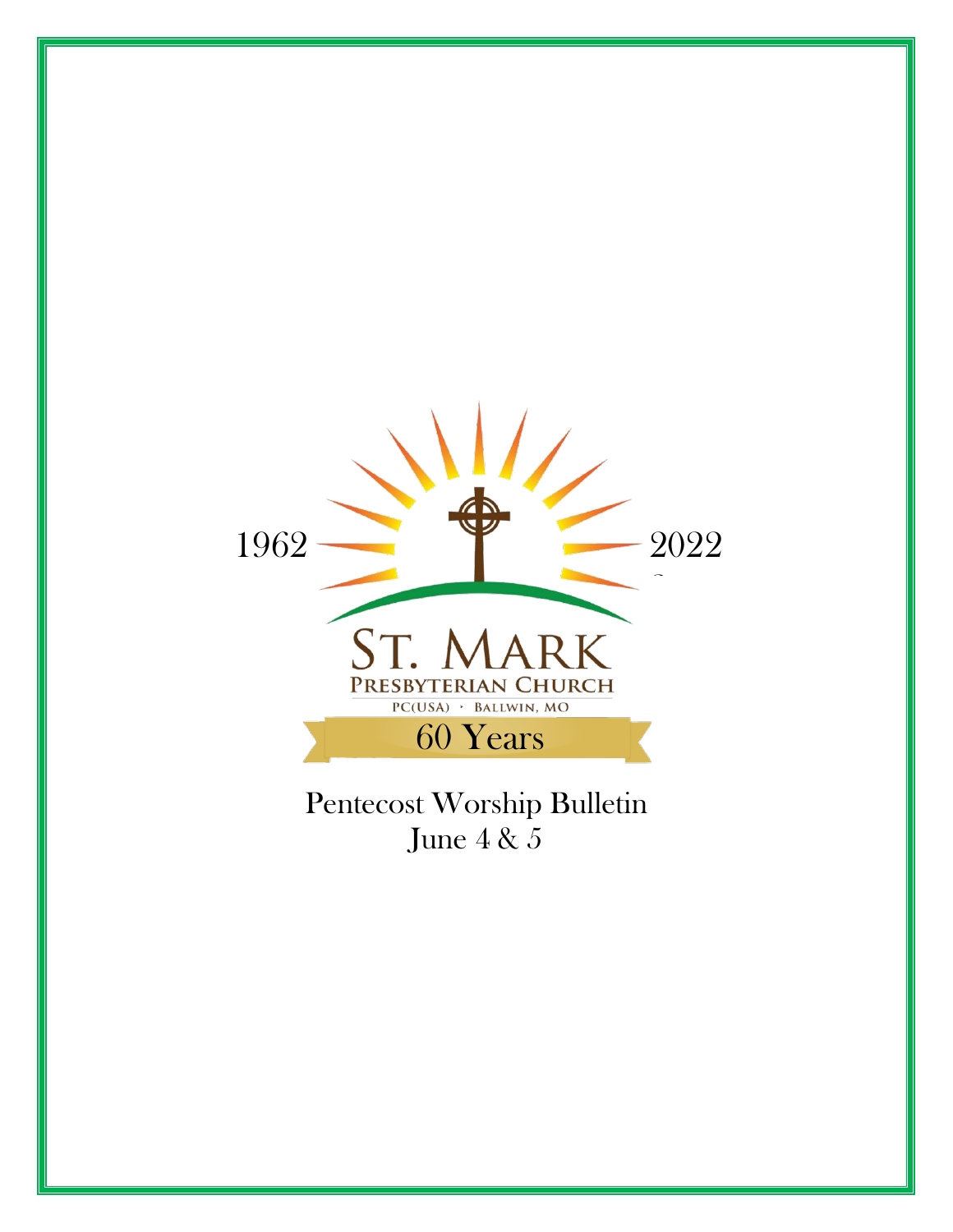#### ORDER OF WORSHIP

#### CENTERING PRAYER

Holy God, who comes to us in breath, visits us from the throne of heaven, and sets us aflame with amazement and joy, you open our paths to new visions and guide our feet deeper into your wisdom. Give us faith to trust your presence, through Jesus Christ, who lives and reigns with you and the Holy Spirit, one God, now and forever. Amen.

| <b>PRELUDE</b> (Sunday Worship)                                                                                                                                                                                                                                                                                              | Hail Thee, Festival Day | Hobby, 1998 |
|------------------------------------------------------------------------------------------------------------------------------------------------------------------------------------------------------------------------------------------------------------------------------------------------------------------------------|-------------------------|-------------|
| <b>WELCOME and ANNOUNCEMENTS</b>                                                                                                                                                                                                                                                                                             |                         |             |
| <b>GREETINGS FROM THE PRESBYTERY</b>                                                                                                                                                                                                                                                                                         |                         |             |
| <b>CALL TO WORSHIP</b><br>How manifold are your works, O Lord!<br>In wisdom you made them all;<br>the earth is full of your creatures.<br>You send forth your spirit, and they are created;<br>You renew the face of the earth.<br>I will sing to the Lord as long as I live;<br>I will praise my God while I have my being. |                         | Psalm 104   |

**† HYMN "The Church's One Foundation" Hymnal #321 Verses 1, 2, 4, & 5**

#### **PRAYER OF CONFESSION**

**Without your power, O God, we are lost. We have done the things we should avoid, and left undone the things you desire. Transform our lives by your purifying fire, and guide us into honesty and compassion. Renew us with gentle breezes and move us to action with your mighty wind. May our dreams and visions be one with yours; through Jesus Christ, our Savior and Lord.** (Silent Confession)

#### ASSURANCE OF GRACE

#### **† SHARING THE PEACE OF CHRIST**

The peace of Christ be with you. **And also with you.**

#### **†GLORY TO GOD Hymnal #582**

TIME WITH CHILDREN (Sunday Worship) (Children  $5<sup>th</sup>$  grade and younger may leave to attend Sunday School)

SCRIPTURE Acts 2:1-21

SERMON "A New Language" Rev. Dr. Dave Burgess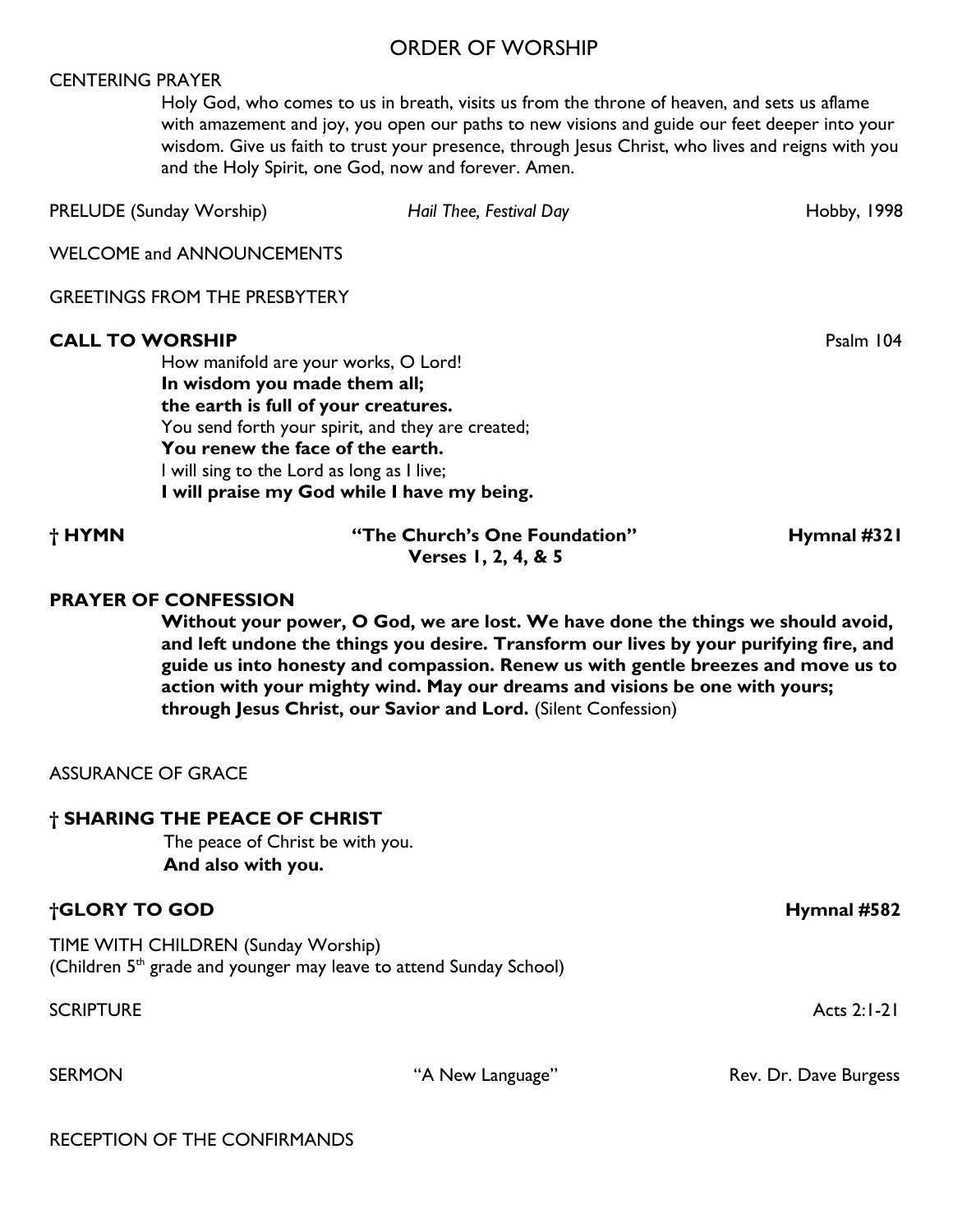#### **† AFFIRMATION OF FAITH Apostles' Creed**

**I believe in God, the Father almighty, Maker of heaven and earth, and in Jesus Christ his only Son, our Lord; who was conceived by the Holy Ghost, born of the Virgin Mary, suffered under Pontius Pilate, was crucified, dead, and buried; he descended into hell; the third day he rose again from the dead; he ascended into heaven, and sitteth on the right hand of God the Father Almighty; from thence he shall come to judge the quick and the dead. I believe in the Holy Ghost; the holy catholic church; the communion of saints; the forgiveness of sins; the resurrection of the body; and the life everlasting. Amen.** 

| <b>OFFERING</b>                                                                                                                              | <b>Come Gracious Spirit</b><br><b>Chancel Choir</b> |              |
|----------------------------------------------------------------------------------------------------------------------------------------------|-----------------------------------------------------|--------------|
| † THE DOXOLOGY                                                                                                                               |                                                     | Hymnal #606  |
| THE CELEBRATION OF HOLY COMMUNION<br>Invitation to the Table<br>Words of Institution<br>Sharing of the Bread & Cup<br>Prayer After Communion | Great Prayer of Thanksgiving and the Lord's Prayer  |              |
| † HYMN                                                                                                                                       | "Spirit, Spirit of Gentleness"                      | Hymnal #291  |
| † CHARGE AND BLESSING                                                                                                                        |                                                     |              |
| † BENEDICTION<br>(Sunday Worship)                                                                                                            | "May the God of Hope Go with Us"                    | Hymnal #765  |
| POSTLUDE (Sunday Worship)                                                                                                                    | Finale                                              | Lorenz, 1969 |
| † You are invited to stand, as you are able                                                                                                  |                                                     |              |

## **UPCOMING EVENTS**

**June 10** Claymont Food Truck Friday at St. Mark, 5:30-7:30 pm

- **June 12-18** Youth Mission Trip
- **July 10-16** Adult Mission Trip
- **July 18-20** Vacation Bible School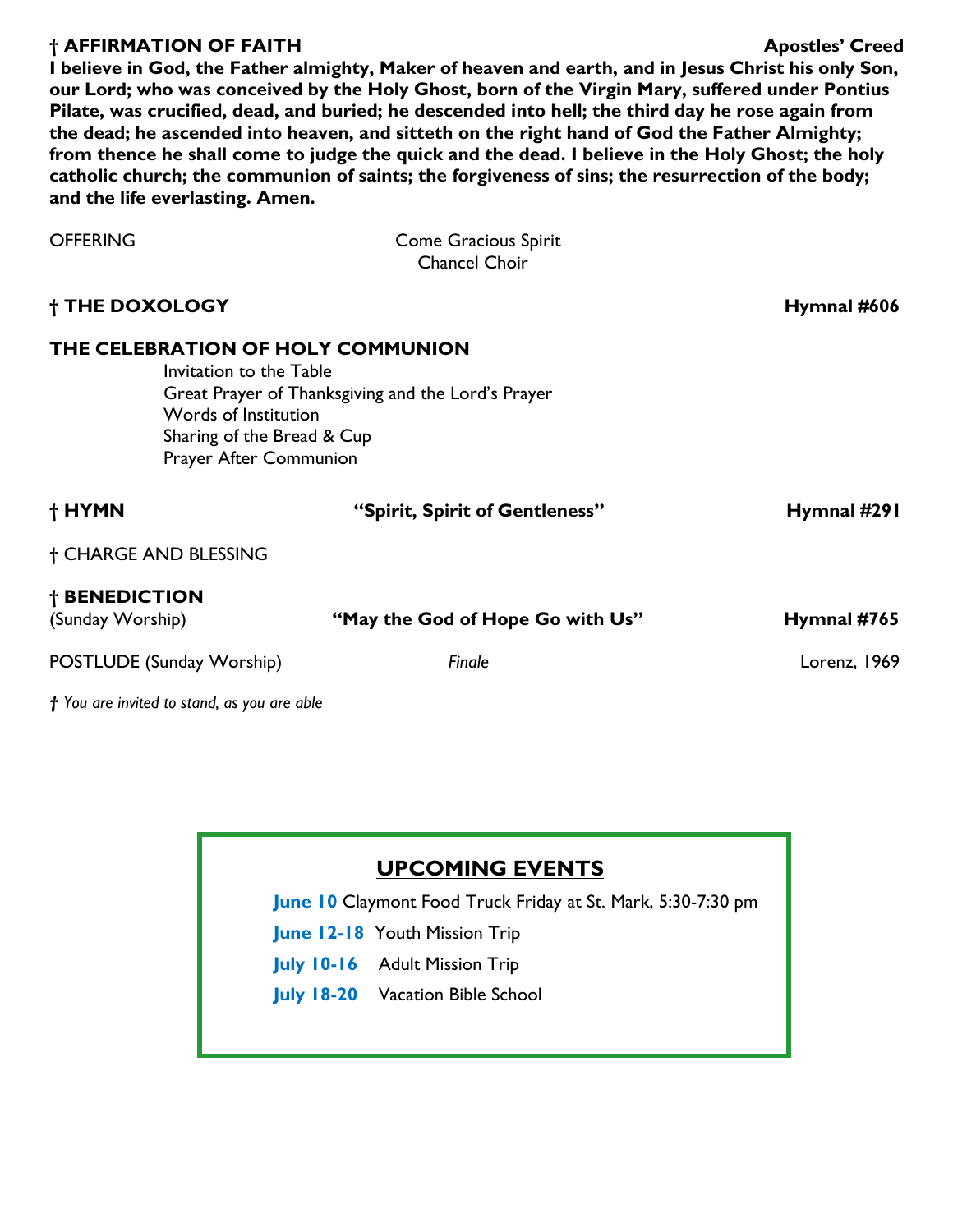## **WELCOME TO ST. MARK PRESBYTERIAN CHURCH!**

We are pleased to have you join us this morning. Your presence enriches both us and this experience of worship together. It is our prayer this will be a time of challenge and encouragement. Wherever you may be on your faith journey, there is a place for you to participate in our life together here at St. Mark.

**To Our Guests.** We hope you enjoy your visit today. Whether this is your first visit, or you have been coming to St. Mark and are considering joining the church and you would like to know more about St. Mark, we would be happy to talk with you. For more information, please contact the church office, 636-394-2233.

**Please wear your NAMETAG at church.** Don't have one? Stop by the church office where you will find a form to fill out in the "Name Badge" mailbox.

**Listening devices** are also available and may be picked up from the sound technician in the booth at the back of the sanctuary.

**April/May/June** *These Days* devotional booklets are in the lobby at the 'Mark' entrance.

**Please be aware** that, as St. Mark works to increase safety and security, all doors to the building are locked Sunday morning once worship has begun. Those who arrive late should approach the 'Mark' door and will be admitted by a member of the Security Team.



2023  $\operatorname{\mathsf{Holy}}$  Land  $\operatorname{\mathsf{Trip}}$ Please Contact Pastor Dave for More Information

# **WAYS TO GIVE**

If you would like to make a monetary donation to St. Mark, we have several convenient and easy ways to do this:

**In-person:** An offering plate is available in the Narthex after the worship service.

**Mail**: Please make check out to St. Mark Presbyterian Church and send to:

> St. Mark Presbyterian Church 601 Claymont Drive Ballwin, MO 63011

**Online**: To donate, use the **QR Code** here to be



directed to our giving page on discoverstmark.org, **OR** go to:

www.discoverstmark.org/ giving/make-an-on-linedonation-to-st-mark/

## **PENTECOST OFFERING**

When we think of Pentecost we think of the color red—the red of youth, joy, discovery, and growth. Pentecost is always the seventh Sunday after Easter and this year we will celebrate on June 5 and welcome our Confirmands to membership at St. Mark. A gift to the Pentecost Offering helps the church encourage, develop, and support its young people, and it also addresses the needs of at-risk children. St. Mark retains 40% of what is collected to distribute locally. This is your chance to make a difference for children and youth at risk and young adults.

#### **USHERS NEEDED!**

We are looking for a few people to help with our usher teams. Wouldn't it be nice to be a part of our worship service? You would be assigned to a team and only have to serve two months a year. Please consider being a part of this important role. Contact Glenn Knopf.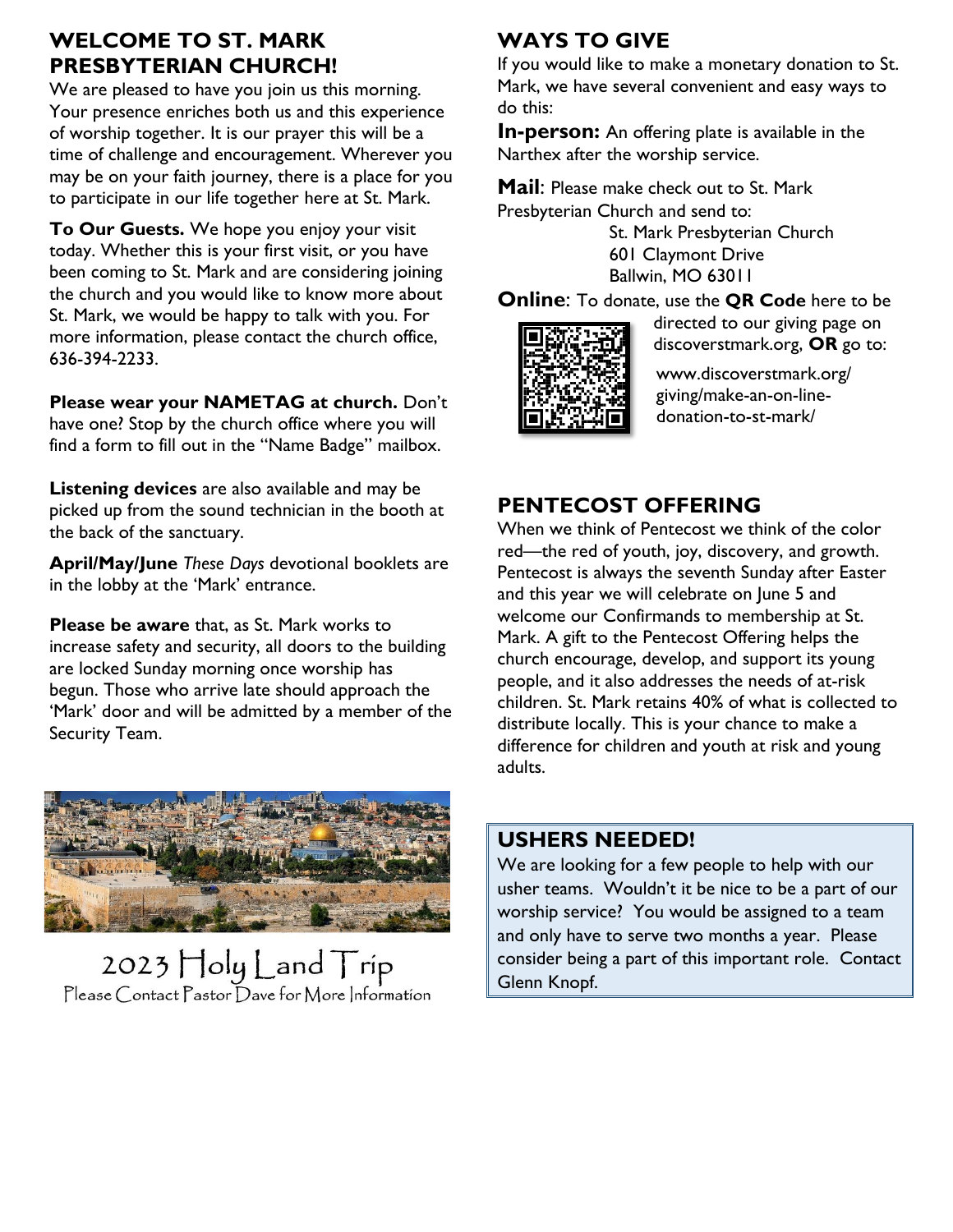## **THE NOMINATING COMMITTEE IS SEEKING CANDIDATES!**

The Nominating Committee is seeking candidates for this year's class of elders, deacons, nominating committee and endowment committee members. There is a lot of talent in our church community and what better way is there to join in, make a difference and expand your circle of friends than participating in the work of the church! Nominations are being sought for four elders, six deacons, four nominating committee members, and one nominee for the endowment committee. Take a look around you and if you know someone who seems like a good candidate, nominate them! (You could even nominate yourself, after all, who knows you better!) The committee will do the rest of the work of contacting and discussing the interests of the nominees. All nominations are confidential. Nominating forms are available at the welcome desk in the narthex or church office. Nomination forms can be returned to the Congregational Nominating Committee box in the church office.

## **WHAT'S HAPPENING WITH YOUTH**



We are taking a break for the summer. See you in September!



June 26 4-6 pm Details to be announced soon!



## **YOUTH MISSION TRIP**

There is still room for you! Contact Pastor MP if you are interested. Our final trip meetings is June 8 at 6 pm. Parents are welcome to stay but it is not required

## **WHAT'S HAPPENING WITH CHILDREN'S MINISTRY**



# **VACATION BIBLE SCHOOL IS JULY**

**18-20!** Go to [www.discoverstmark.org](http://www.discoverstmark.org/) to register children from preschool  $-5<sup>th</sup>$  grade to attend this year's Vacation Bible School AND consider registering yourself to volunteer as well!

#### **VBS POTLUCK DINNER June 29, 5:30 – 7:30 pm**

Bring a side dish and help prepare for VBS *"Making Waves."* There will be painting, crafts, and miscellaneous tasks to prepare for VBS, July 18, 19, & 20. If you cannot make the VBS Potluck Dinner, we will have a VBS work schedule in the Narthex on June 5 where you can sign up for specific times between July 10 – 16. If you have questions, please contact Latisha Gilliland.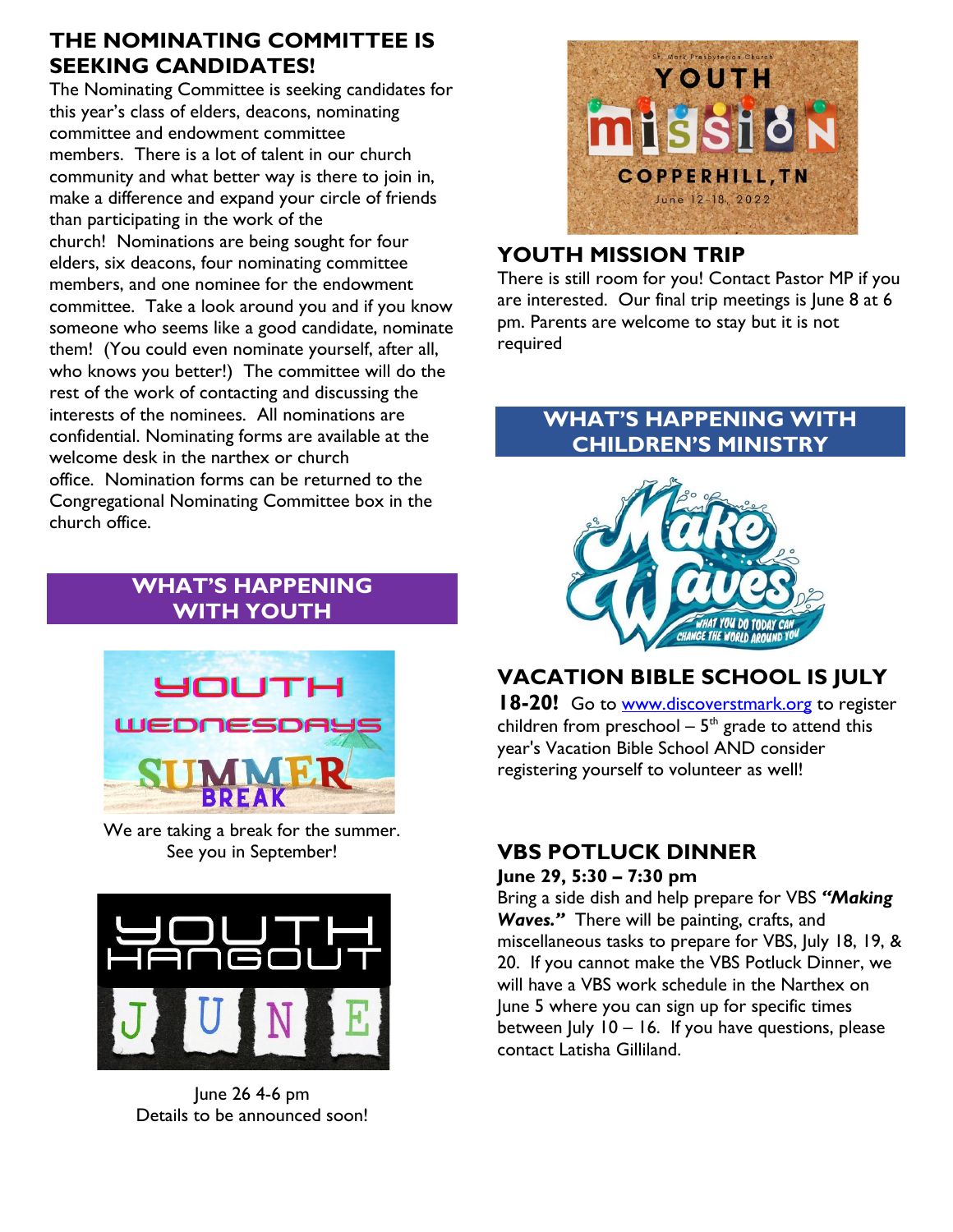## **MISSION AT ST. MARK**

## **FOOD PANTRY MOST WANTED**

We are collecting the following items for Circle of Concern and Isaiah 58:

- 
- *Peanut Butter* • *Jelly*



- *Meat*
- *Cereal*
- *Laundry Detergent*

• *Canned Pasta with* 

Please place your donations on the table in the pastors' hallway. You may also write a check indicating the mission partner(s) on the memo line.

# **ADULT MISSION TRIP**

**July 9-16, Spirit Lake, ND** There will be a meeting in Room 102 on June 26 at 11 am following Sunday worship. Please pray for the team as they finalize their trip plans



## **Equal Exchange / Fair Trade in the Narthex Sunday June 19**

Equal Exchange products will be available for purchase in the Narthex on Sunday June 19. *Credit and Debit cards accepted*. St. Mark supports Equal Exchange's mission to build long-term



trade partnerships that are economically just and environmentally sustainable, to foster mutually beneficial relationships between small farmers and consumers.

#### **LENTEN WATER CHALLENGE**



Thank you to everyone who participated in the Lenten Water Challenge and donated to Marion Medical Mission. The \$5,127

St. Mark raised will provide 11 clean water wells in Africa. We continue to support this ministry throughout the year, and we appreciate your ongoing support.



As you've recently heard, our ABC Sale is back, and your help is most definitely needed! For us to be successful, we

depend very heavily on the positions we call our "department heads". These are the folks in charge of each of the sale areas we have, for example, Men's Clothing, Women's Clothing, Sporting Goods, etc. Just as the overall sale itself has co-chairs, most of our departments are structured the same way so that the burden of responsibility is shared rather than on just one person.

We have several open positions currently and we need to fill these soon as we enter June and activity for ABC sale preparation ramps up. Please review the list below and prayerfully consider whether you could take on one of these areas of responsibility. Please know that we will give you all the help you need to make you successful. Here we go:

- Women's Clothing: we need two to three cochairs for this department. The prior chairs for this area are very willing to help guide you through the learning process.
- Holiday Items: Valery Steiner is currently a co-chair for this department; we are looking for a co-chair to work with her.
- Luggage, puzzles, games, baskets: we need a chairperson for this department as well.
- Online sales (using eBay): we need someone willing to conduct online sales for ABC sale items deemed better to sell online rather than at the sale itself.

In addition to this, we will need all kinds of help with set-up, greeters, cashiers, help in each of the departments, clean-up and so forth. More information on these positions will be coming out shortly.

Please come help us make this an ABC Sale to remember!

Contact any of the ABC Sale Co-Chairs to volunteer for an open department co-chair position or for more information.

Joyce Blackwell, Glenn Knopf, Pam Ladley -- ABC Sale Co-Chairs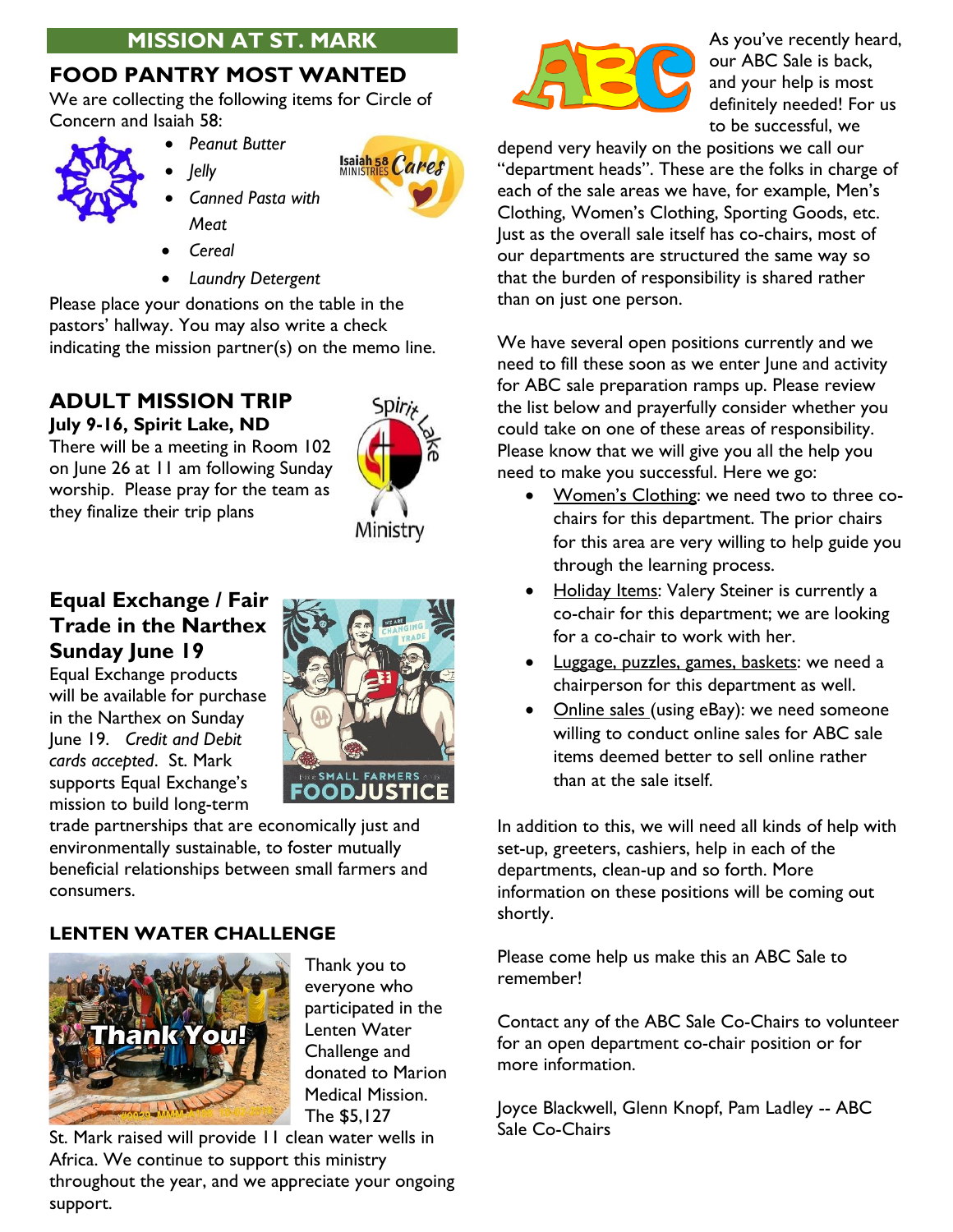

# **Food Truck Friday**



The Claymont Neighborhood Association, in collaboration with St. Mark, will host the first Food Truck Friday of the summer on June 10th, 5:30-7:30 pm in the St. Mark parking lot **More information coming soon!** 



**VACATION BIBLE SCHOOL JULY 18-20 REGISTER NOW AT DISCOVERSTMARK.ORG**